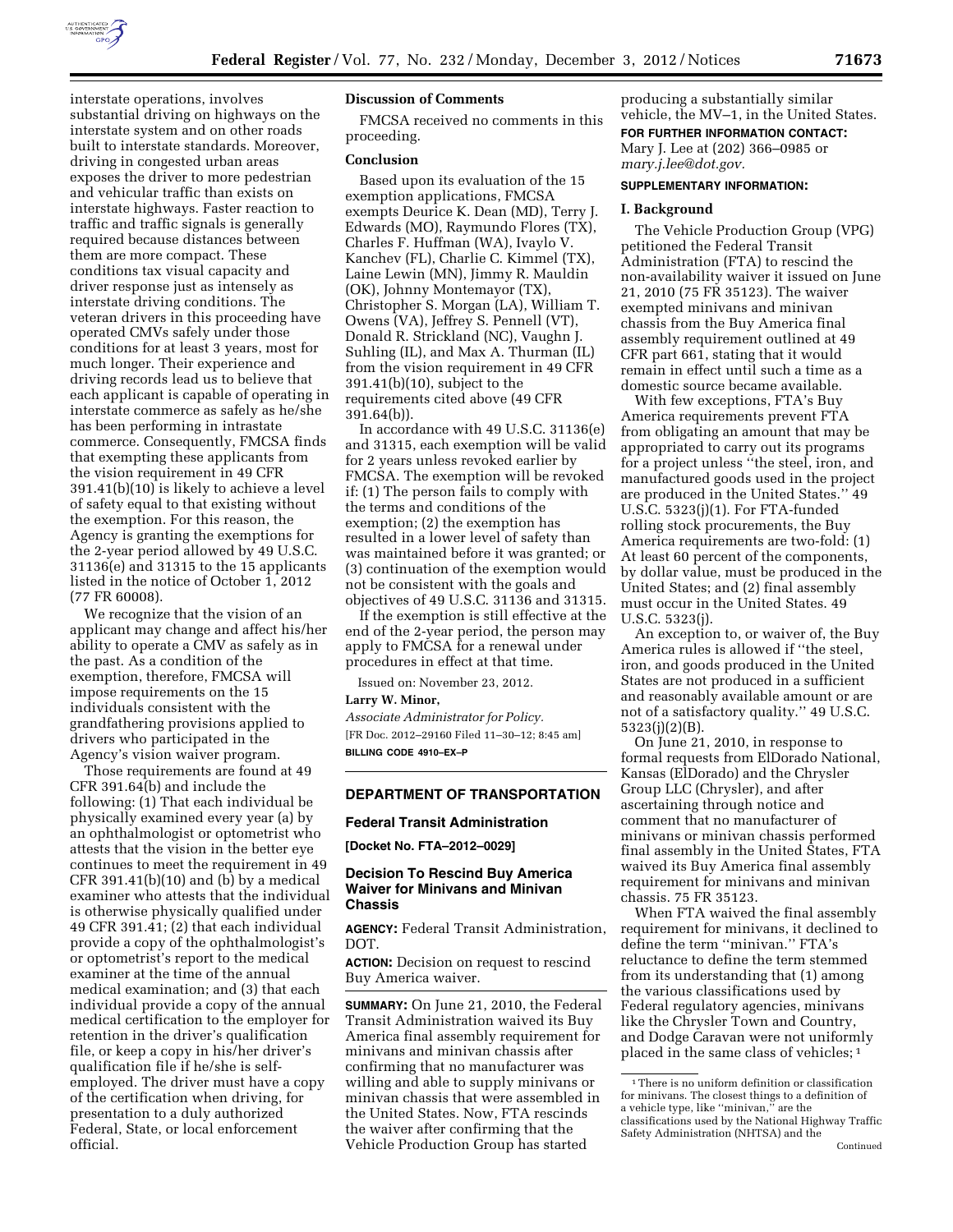and (2) interested parties understood the waiver would apply to the type of vehicle produced by the parties that petitioned FTA—Chrysler and ElDorado.2 Because there is no uniform definition or classification for ''minivan,'' and FTA grantees understood that the waiver would apply to vehicles similar to those produced by Chrysler and ElDorado, FTA declined to create a new definition or classification.

Recently, an original equipment manufacturer called the Vehicle Production Group (VPG) started producing a six-passenger vehicle called the Mobility Vehicle 1 (MV–1). The MV–1 is a purpose-built, wheelchairaccessible vehicle that is substantially similar to a minivan. According to VPG sales materials, the MV–1 seats up to six adults, with one full-size wheelchair. Wheelchairs enter the MV–1 via a ramp that stows under the vehicle and deploys to the passenger side. It is available with a Ford Modular 4.6 liter V8 engine and can be purchased with an engine that runs on gasoline or compressed natural gas (CNG). AM General LLC (AM General) assembles the MV–1 at its plant in Mishawaka, Indiana. VPG certifies that the MV–1 complies with Buy America requirements for both domestic content and final assembly. Moreover, VPG maintains that it manufactures the MV– 1 in sufficient quantity to meet the current and future demand on FTAfunded projects.

Based on the fact that it produces the MV–1 in the United States, VPG petitioned FTA to rescind the Buy America final assembly waiver it issued on June 21, 2010, for minivans and minivan chassis.

Pursuant to VPG's request, FTA published a notice in the **Federal Register** on August 3, 2012, calling for comments on VPG's request to rescind the 2010 Buy America waiver for minivans and minivan chassis. 75 FR 35124. FTA sought comment from all

2Chrysler is the Original Equipment Manufacturer (OEM) of specific model minivans. ElDorado modifies these same Chrysler model minivans into wheelchair-accessible vehicles.

interested parties regarding the availability of domestically manufactured minivans and minivan chassis in order to fully determine whether a waiver remained necessary.

The August 3, 2012 notice established a deadline of September 4, 2012, for interested parties to submit comments. Following a request from Chrysler, FTA published a second notice on August 28, 2012, extending the comment deadline by one week, from September 4 to September 11, 2012. 77 FR 52134.

### **II. Response to Public Comments**

FTA received approximately 836 comments in response to its notice. Of the 836 comments, three comments were posted to the docket in error, and 88 comments were filed after the September 11, 2012 deadline. FTA considered all comments submitted to the docket on or before September 19, 2012.

The commenters represent a broad spectrum of stakeholders from throughout the United States and include elected officials, state and local governments, transit and other local government agencies, transportation providers, trade associations, vehicle manufacturers, suppliers and retailers, a labor union, members of the disability community, and numerous persons in their individual capacity.

The following is FTA's response to the substantive comments. FTA responds to public comments in the following topical order: (A) General Comments; (B) Definition of a ''Minivan''; (C) Minivan Use for Paratransit Transportation Services; (D) Minivan Use for Vanpool Services; (E) Competition and Price Concerns; (F) U.S. Employment; (G) Safety Concerns; and (H) Miscellaneous Comments. Several commenters raised issues that are outside the scope of FTA's request for comments. FTA declines to address those concerns in this Decision.

#### *A. General Comments*

Many commenters expressed support for Buy America and its purposes, including its intent to support U.S. manufacturing and employment. Most commenters generally stated that these are difficult economic times and highlighted FTA's role in assisting U.S. manufacturers.

Hundreds of employees from VPG, AM General, the International Union, United Automobile, Aerospace, and Agricultural Implement Workers of America (UAW), Amalgamated UAW Local 5, the Ford Motor Company, and many other VPG suppliers submitted comments in favor of rescinding the waiver. FTA also received favorable

comments from retailers and consumers, elected officials, and other interested persons.

Many other vehicle manufacturers, suppliers and retailers, including Chrysler, ElDorado National-Kansas, Thor Industries, Inc. (Thor Industries), the Braun Corporation (Braun), state government agencies (including Alabama, Florida, Indiana, Illinois, Montana, Nebraska, South Dakota, Virginia, and Wyoming Departments of Transportation), transit agencies or other local transportation providers, trade associations, an elected official, persons employed in the transit industry, and other interested parties or persons opposed or raised significant concerns about VPG's request to rescind the waiver.

### *B. The Definition of ''Minivan''*

The commenters opposing rescission of the waiver argued that the MV–1 is not a "minivan," and thus, minivans remain unavailable from a U.S. source. These commenters asserted that minivans and the MV–1 differ in several respects—size, sliding side doors, passenger capacity, wheelchair capacity, rear entry vs. side entry for wheelchairs, seating arrangements, rear- vs. frontwheel drive, and fuel economy. Chrysler, for example, stated that its customers ''will not consider the MV–1 to be a suitable replacement for our minivans[, which]  $* * *$  are frontwheel drive vehicles with a 6-cylinder engine.'' According to Chrysler, ''[t]he MV–1 is a rear-wheel drive vehicle with an 8-cylinder engine, which is more like an SUV than a minivan.'' Chrysler further stated that:

As a paratransit vehicle, the MV–1 falls short of traditional minivans.

• Chrysler minivans converted for paratransit use have more seating capacity than the MV–1. The Chrysler wheelchair accessible minivan is typically configured to carry 4 ambulatory passengers and 2 wheelchair passengers. The MV–1 configuration that provides 2 wheelchair positions only have space for one ambulatory person—the driver. \* \* \*

ElDorado also commented that the MV–1 is ''not a minivan'' but a ''Mobility Vehicle,'' the first of its kind. ElDorado reasoned that the MV–1 cannot be a minivan, as most minivans do not come equipped with a standard wheelchair ramp.

Thor Industries, the parent company to ElDorado, made a similar comment and also stated that the MV–1 is not a minivan, but ''the first '*M*obility *V*ehicle' of its kind.'' Moreover, according to Thor Industries, the MV–1 has significantly different features from

Environmental Protection Agency (EPA) to regulate safety and control emissions. However, NHTSA's classifications do not uniformly group vehicles from one regulation to the next. For example, under NHTSA's Corporate Average Fuel Economy (CAFE) standards, most ''minivans,'' like Chrysler's Town and Country, fall under the class of ''light trucks.'' However, when regulating safety, the same vehicle is classified as a ''multipurpose passenger vehicle,'' which includes vehicles built on a truck chassis (or with special features for occasional off-road operation) that carry ten persons or less. *See* 49 CFR 571.3. These distinct classification systems highlight the differences in vehicles based upon various factors, such as fuel economy or passenger capacity, but each classification system uses different factors.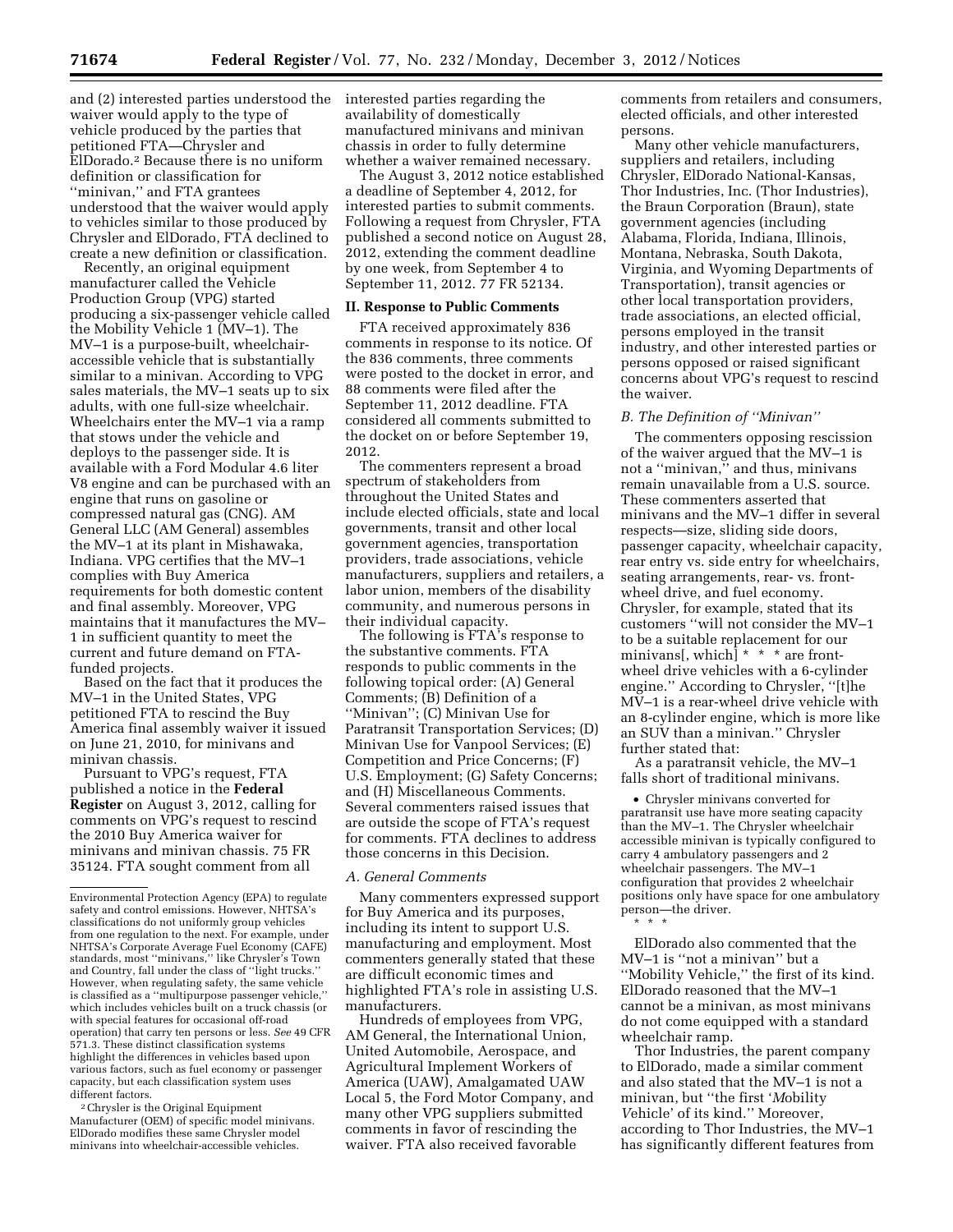a ''typical ElDorado minivan.'' It provided a table to illustrate the differences it perceived between ElDorado's Amerivan Minivan (built on a Grand Dodge Caravan and Chrysler Town and Country chassis) and the MV–1. Thor Industries claimed the Amerivan Minivan has the following features that are lacking on the MV–1: one-touch automatic operation for the door and ramp, sliding power ramp door, kneeling rear suspension, removable driver seating for the wheelchair driver, a removable ''copilot'' seat, driver/passenger transfer seat option, three wheelchair securement locations, bus-tested at the Altoona Bus Research and Testing Center (Altoona), seven airbags, integrated lap/shoulder seat belts for the wheelchair user, driver/front passenger advanced head restraints, front wheel drive, the ''lowest ground to floor height in the industry,'' and ''dependable structure as proven by Altoona and inservice record,'' a spare tire, various convenience or comfort options, rear heat and air conditioning, a 6-cylinder engine (compared to the MV–1's 8 cylinder engine), a fuel economy of 17 city miles per gallon (mpg) (compared to the MV–1's 13 city mpg), 25 highway miles per gallon (compared to the MV– 1's 18 highway mpg), and a range of 500 miles (compared to the MV–1's range of 350 miles).

Another commenter that claimed the MV–1 is not a minivan, Braun, noted the following differences:

[The MV–1 is] limited to 5 ambulatory passengers with 1 wheelchair, or a driver and 2 wheelchair passengers'' while ''the commercial Braun wheelchair accessible minivan is typically configured to carry 4 ambulatory passengers and 2 wheelchair passengers, and may also be reconfigured to carry 5 ambulatory and 1 wheelchair passengers. The unconverted Chrysler vehicle covered by the waiver is a 7 passenger commuter vehicle configuration.

Other differences identified by Braun include the fact that the MV–1 has no fixed front passenger seat nor an airbag for this seat, is rear-wheel drive, utilizes a swing door for wheelchairs, ''which limits access through the front passenger door,'' has a V–8 engine while Chrysler minivans use a V–6 engine, and the MV–1 does not offer a rear-entry option for wheelchairs.

VPG rebutted these claims in its comments, stating that FTA classified the MV–1 as a minivan when FTA exempted the MV–1 from its bus testing requirements at 49 CFR part 665, and ''[w]hatever it [the MV–1] may be called in other contexts, for purposes of Buy America, it has been indisputably established by FTA under due authority

that the MV–1 is qualified as a minivan.''

Regarding comments about the MV– 1's seating capacity, VPG responded that the MV–1 seats six (including the driver and 1 wheelchair) and stated that Braun's installation of a 2 passenger flip seat to seat seven passengers ''prevents wheelchair passengers from utilizing the vehicle for its intended purpose, specifically, providing wheelchair accessible transportation.'' In response to the MV–1's lack of a fixed front seat, VPG commented that:

[The MV–1 was designed] without a fixed front seat in order to permit the wheelchair passenger the opportunity to ride in proximity to the driver, which our research informed us was the preferred position of the wheelchair passenger, despite the fact that "converted" vehicles never allowed that freedom of choice and perspective to a wheelchair-using passenger. We note, however, that the MV–1 has multiple tracks for the restraint system, so that a wheelchair passenger, when desired or required, can be separated from the driver.

Braun responded to VPG's comments by stating that the MV–1 does not have ''substantially similar attributes to'' a minivan based upon fuel economy because:

 $^{\star}$   $^{\star}$   $^{\star}$  [I]t is evident that the VPG MV–1 has a [Gross Vehicle Weight Rating or] GVWR rating of 6,600 lbs, falling between the 2005 Ford Econoline full size van and F–150 pickup truck. Since these two vehicles were the only Ford trucks using this powertrain [4.6L V8 RWD 4-speed] in Model 2005 and the only Ford vehicles with ''substantially similar attributes'' as required under [the U.S. Department of Energy's (DOE) Advanced Technology Vehicle Manufacturing or] ATVM program rules, it can only be concluded that these vehicles were used as the basis upon which DOE granted the loan to VPG. Ford did not manufacture a minivan in 2005 that employed the powertrain featured in VPG's loan application and in the current production MV–1.

It can only be concluded based on the above comparison that the VPG's loan was based on a comparison to a full size van and a pickup truck, and never to a minivan. We maintain that the ''vehicles with substantially similar attributes'' found in the ATVM technical documentation were full size vans and/or pickup trucks, and not minivans.

Braun also alleged that the MV–1 does not meet the National Highway Traffic Safety Administration's (NHTSA) definition of a minivan. Braun cited NHTSA's Final Rule for average fuel economy standards for light trucks model years 2008–2011 (49 CFR part 523) published in 71 FR 17566 on April 6, 2006. Braun commented that:

NHTSA's 2008–2011 final rule tightened the minivan definition [under 49 CFR  $523.5(a)(5)(ii)$  \* \*

The reason NHTSA created the new minivan definition was clearly explained in the final rule:

*''Specifically, unlike the smaller passenger cars, all minivans feature three rows of seats, thus offering greater passenger carrying capability''* [footnote omitted.]''

*In addition to furthering our goal of subjecting all minivans to the CAFE standard for light trucks, the provision adopted today limits the number of vehicles that will be reclassified as light trucks.''* [Footnote omitted.]

The practical effect of NHTSA's rule change was to make certain that vehicles with only two rows of seating as standard equipment would no longer be classified as minivans and no longer be able to compete under the non-passenger vehicle, or truck, CAFE standards.

#### Braun further stated that:

A careful examination of the MV–1 vehicle provides the following information:

1. The MV–1 does not have three rows of seats that are standard equipment,

2. Even if NHTSA were to determine that a single seating position in the front of a vehicle (as provided in the MV–1) constitutes a ''row'' and that a single rear-facing jump seat in the middle constitutes a ''row,'' the middle jump seat is not standard equipment on the MV–1.

3. The MV–1 does not have the ability to remove or stow seats to create a flat-leveled surface for cargo-carrying purposes. The aft seating of the MV–1 is fixed, and not removable or stowable.

4. Whereas all minivans produced and sold in the U.S. today feature front-wheel drive unibody construction, the MV–1 is a rearwheel drive vehicle body-on-frame vehicle. Because of this, the propeller shaft mates to the rear-drive differential at the rear axle and the floor p[l]an rises under the aft vehicle seating to accommodate this component. The MV–1 has a two-tier floor p[l]an for both gasoline and CNG versions, it therefore is impossible to create a flat, leveled surface to the rear of the automobile as clearly specified under NHTSA's minivan definition.

Braun also cited

*[www.fueleconomy.gov,](http://www.fueleconomy.gov)* which is maintained by DOE using EPA fuel economy data, to show that the MV–1 is classified as a ''Special Purpose Vehicle 2WD'' and not as a minivan.

Finally, Braun supplemented its comments with a response that FTA classified the MV–1 as an ''unmodified mass-produced van,'' and not a minivan.

*FTA Response:* Neither FTA's authorizing legislation nor its implementing regulations define the term ''minivan.'' NHTSA does classify vehicles for purposes of regulating emissions and safety, but these classifications do not uniformly group vehicles from one regulation to the next. This is why, for purposes of various Federal regulations, a minivan like Chrysler's Town and Country is not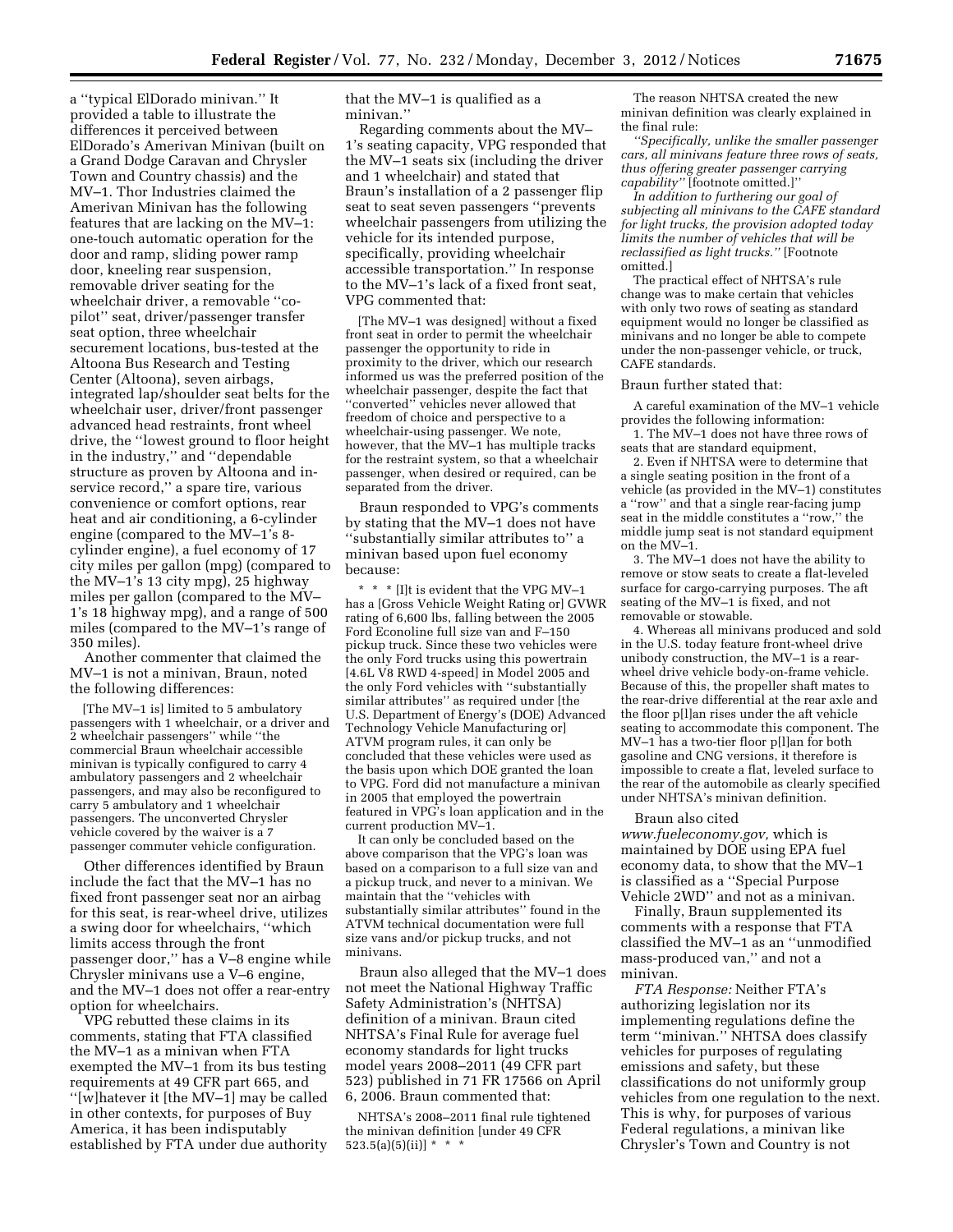always in the same class. For example, under NHTSA's CAFE standard, most ''minivans'' fall under the class of ''light trucks.'' The MV–1 is in a different class under the CAFE standard because it does not have three rows of removable seats or seats that stow away into a flat or level surface. *See* 49 CFR 523.5(a)(5). When regulating safety, however, both the MV–1 and traditional ''minivans'' fall under the class of ''multipurpose passenger vehicles,'' which includes all vehicles that carry ten persons or less and are constructed on a truck chassis (or with special features for occasional off-road operation). *See* 49 CFR 571.3. These distinct classification systems highlight the differences in vehicles based upon various factors, such as fuel economy or passenger capacity, but each classification system uses different factors. There is no uniform categorization.

Braun also cites DOE and EPA categories based upon fuel economy to show that the MV–1 is a ''special purpose vehicle'' rather than a ''minivan.'' These categories and their corresponding data are listed at *[www.fueleconomy.gov,](http://www.fueleconomy.gov)* which DOE maintains with data from EPA. EPA's Web site, however, specifically states that ''[t]hese categories are used for labeling and consumer information purposes and do not serve any other regulatory purpose.'' 3 Accordingly, the fact that the MV–1 may not fall under the ''minivan'' category for purposes of EPA's comparisons of vehicles based upon fuel economy is immaterial to Buy America.

Thus, to avoid the confusion that may result from creating a new vehicle classification system, FTA will not differentiate or define a ''minivan'' for purposes of Buy America. In applying or waiving Buy America rules, FTA will make decisions based upon the performance or functional specifications used by FTA grantees in actual procurements in conformance with Federal requirements and guidance, including the ''Common Grant Rule'' (49 CFR parts 18 and 19) and the most recent edition of FTA Circular 4220.1 ''Third Party Contracting Guidance.''

## *C. Minivan Use for Paratransit Transportation Services*

Several commenters pointed out the differences between the MV–1's accessibility features and the accessibility features of traditional

minivans. The comments noted performance problems (such as binding as a result of ice and gravel collection) with under-floor ramps like those equipped on the MV–1. They also questioned whether the MV–1 could, in fact, accommodate more than one wheelchair at a time. Other commenters stated that the MV–1 has smaller overall passenger capacity compared to traditional minivans. One local transit agency responsible for providing paratransit services commented that its fleet includes both the MV–1 and the Dodge Caravan and, while both are useful in providing paratransit services, they are very different vehicles and the MV–1's rear facing seat is not useable for many of the services it provides.

*FTA Response:* As stated above, under FTA's Buy America law, a nonavailability waiver may be granted only if ''the steel, iron, and goods produced in the United States are not produced in a sufficient and reasonably available amount or are not of a satisfactory quality.'' 49 U.S.C. 5323(j)(2)(B). Therefore, as long as there is a domestic manufacturer for a product, FTA cannot grant a non-availability waiver or permit a non-availability waiver to stand. FTA finds here that there is a U.S.-made vehicle—the MV–1—that can sufficiently meet the needs for which the minivan non-availability waiver was issued. Procurement decisions must be made based on performance or functional needs defined in conformance with Federal regulations and guidance, including the ''Common Grant Rule'' and the most recent edition of FTA Circular 4220.1 ''Third Party Contracting Guidance.'' If the need arises for a non-compliant vehicle under Buy America, recipients of FTA financial assistance may petition FTA for waivers on a case-by-case basis. In reviewing any waiver request, FTA only will consider waiving Buy America if the petitioner can articulate and has included in its procurement a performance or functional specification in conformance with Federal requirements and guidance that failed to yield a compliant bid or offer for a U.S. produced vehicle.

### *D. Minivan Use for Vanpool Services*

A significant number of commenters claim the MV–1 is solely a paratransit vehicle and does not qualify for FTA funding for vanpool services. The comments cite the Moving Ahead for Progress in the 21st Century Act (MAP– 21), Public Law 112–141, § 20016 (to be codified at 49 U.S.C. 5323(i)). MAP–21 changed the definition of ''vanpool vehicle'' to mean a vehicle that has a ''\* \* \* seating capacity of which is at

least 6 adults (not including the driver). \* \* \*'' According to the comments, the MAP–21 definition excludes the MV–1 (with a seating capacity of only 6, including the driver) and includes Chrysler minivans (with a slightly higher seating capacity). Therefore, these commenters stated that, while the MV–1 may be acceptable for paratransit service, the MV–1 would not qualify for FTA-funded vanpool service.

*FTA Response:* While the definition of ''vanpool,'' now codified at 49 U.S.C. 5323(i)(2)(C)(ii), applies to certain FTAfunded vanpool projects, FTA prefers to consider waiver requests for limited circumstances and on a procurementby-procurement basis rather than waiving the Buy America requirements for an entire class of vehicles in all circumstances. If an FTA recipient requests a waiver for a vanpool purchase, FTA will review the procurement based upon established requirements and guidance for third party procurements, including the Common Grant Rule and the most recent edition of FTA Circular 4220.1 ''Third Party Contracting Guidance.

#### *E. Competition and Price Concerns*

Most of the comments opposing rescission of the waiver stated that such a rescission would eliminate competition of vehicle manufacturers and suppliers and result in *de facto*  sole-source procurements. According to Chrysler, ElDorado, Braun, and other vehicle manufacturers and suppliers, rescission of the waiver would create a public transportation monopoly in favor of VPG and indicated their prediction that prices would rise from the lack of competition. State DOTs, local transit agencies, and other transit providers made similar comments.

*FTA Response:* This argument is similar to one presented by a manufacturer of motor coaches in 2010 when it sought a public interest waiver from FTA. As was the case with that request, by arguing that a single Buy America-compliant manufacturer has cornered the market and can thus control prices, the commenters ignore the FTA waiver that is intended to address this concern. If limited competition results in a product ceasing to be available to FTA-funded transit agencies at a competitive price (measured by a greater than 25 percent differential between foreign-produced and Buy America-compliant vehicles), the appropriate action would be for the grantee to apply for a waiver based on price-differential.

Claims about price inflation, however, appear to be unfounded. Those in favor of rescinding the waiver stated that the

<sup>3</sup>*[http://www.epa.gov/carlabel/](http://www.epa.gov/carlabel/gaslabelreadmore.htm)* 

*[gaslabelreadmore.htm.](http://www.epa.gov/carlabel/gaslabelreadmore.htm)* While EPA has its own classification system for purposes of regulating vehicle emissions (40 CFR part 86), this further shows that classifications systems differ based upon specifications and features. *See* 49 CFR 86.1803–01.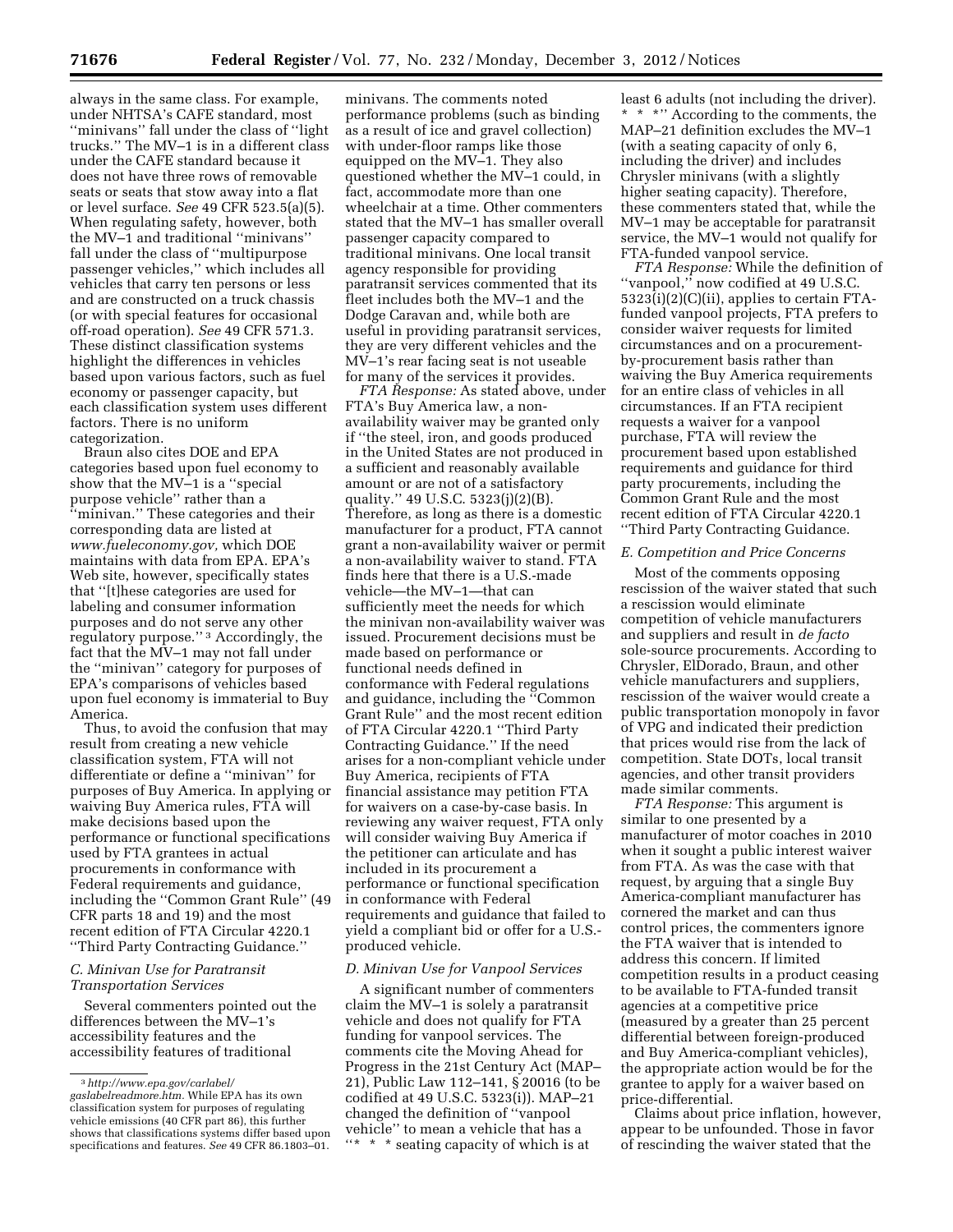price of the MV–1 is similar to competing vehicles.

### *F. U.S. Employment*

Commenters in support of rescinding the waiver stated that a rescission would result in more U.S. jobs. Commenters opposing the rescission of the waiver stated that a rescission would benefit only VPG and AM General employees, and would negatively impact other vehicle manufacturers and suppliers, including their U.S. employees. Thor Industries, the parent company of ElDorado, commented that since the waiver, ElDorado has been able to create new jobs, both directly and indirectly through its distribution network. Thor Industries further stated that a rescission of the waiver would result in a 39 percent decrease in ElDorado's employment.

*FTA Response:* Buy America is the mechanism used by FTA to protect and encourage U.S. manufacturing and U.S. jobs. The regulations do not prohibit Chrysler, ElDorado and other manufacturers from adjusting their business practices to perform final assembly in the United States. If they took such action, they also would be able to certify compliance with Buy America and offer their products to FTA's grantees.

### *G. Safety Concerns*

Braun, among other commenters, raised safety concerns about the MV–1, including whether the MV–1 meets the Federal Motor Vehicle Safety Standards (FMVSS), and the number of airbags and seatbelts in the MV–1 compared to Chrysler minivans. Many commenters opposed to the rescission also noted that the MV–1 has not undergone testing per FTA's bus testing requirements at 49 CFR part 665.

VPG certified that the MV–1 has met all applicable FMVSS requirements and received an exemption from FTA from the bus testing requirements of 49 CFR part 665 because of its status as an unmodified, mass-produced van.

*FTA Response:* All vehicles purchased with FTA funds must meet all applicable safety requirements, which generally include certifying compliance with FMVSS and FTA's bus testing regulations. The MV–1 has satisfied these requirements.

#### *H. Miscellaneous Comments*

A number of parties submitted miscellaneous comments. These include commenters that expressed concern that the MV–1 is rear wheel drive, which typically does not perform as well as front-wheel drive in extreme weather

conditions such as snow or ice; not produced in sufficient quantity; has an 8-cylinder engine, which consumes more fuel than the Chrysler minivan and other similar vehicles with 6 cylinder engines; and that there are too few MV–1 retailers. One commenter requested information about the potential number of vehicles and the amount of FTA funding that this request affects. Other commenters stated that FTA should not make a decision that will only benefit one U.S. company or ''artificially protect'' a company from competition.

*FTA Response:* FTA responds to the foregoing miscellaneous comments with a general statement about Buy America waivers.

The purpose of Buy America is for the taxpayer resources used on FTA-funded projects to preserve and encourage U.S. manufacturing jobs. FTA advances this purpose by strictly enforcing Buy America rules that require all steel, iron, and manufactured products on FTAfunded projects to be produced in the United States. Thus, when considering whether to grant (or rescind) a waiver, FTA seeks to grant the most narrowly construed waiver possible. In this instance, the current waiver is broadly construed; it applies to *all* minivans and minivan chassis purchased with FTA funds. A more narrow approach is to rescind the existing waiver and then consider waivers on a case-by-case basis only. This approach will ensure that waivers are granted only when absolutely necessary, and only when construed as narrowly as possible.

Under FTA's Buy America law, a nonavailability waiver may be granted only if ''the steel, iron, and goods produced in the United States are not produced in a sufficient and reasonably available amount or are not of a satisfactory quality.'' 49 U.S.C. 5323(j)(2)(B). Therefore, as long as there is a manufacturer of the product in question that fully complies with Buy America, FTA cannot grant a non-availability waiver or permit a non-availability waiver to stand. FTA finds here that there is a fully Buy America-compliant vehicle that meets the needs for which the original minivan waiver was granted.

To the extent FTA is willing to consider waiver requests, they will be limited to procurements that include specifications based on performance or functional needs that cannot be met by a Buy America compliant product. Specifications may not be exclusionary and must conform to Federal requirements and guidance, including the Common Grant Rule and the most

recent edition of FTA Circular 4220.1 ''Third Party Contracting Guidance.''

Thus, the prohibition against exclusionary and discriminatory specifications notwithstanding, if the need arises for a non-compliant vehicle, recipients may petition FTA for waivers on a case-by-case basis. FTA will only consider waiving Buy America if the petitioner can articulate and has included in its procurement a performance or functional specifications in conformance with Federal requirements and guidance that failed to yield a compliant bid or offer for a U.S. produced vehicle.

VPG, AM General, and Ford Motor Company responded to the commenters that expressed concern about adequacy of VPG's supply and network. They assert that the MV–1 can be produced in sufficient quantity. VPG and Ford commented that there are sufficient dealerships throughout the United States, including well-established automobile, bus, and mobility dealers, in addition to VPG's retail outlets, that can offer needed service and warranty. According to VPG, the high percentage of U.S.-manufactured parts (approximately 75 percent U.S. content), including a Ford engine, in its vehicles means these parts are readily available in the United States.

FTA does not collect data specifically on ''minivans'' as FTA does not define the term ''minivan.'' Rather, it measures the number of FTA-funded purchases of ''vans, '' which includes minivan purchases, but also includes other vehicle purchases falling within the ''van'' category. In Fiscal Year (FY) 2011, FTA awarded \$133,298,132 for 3,279 vans.

Regarding comments from Chrysler and others that FTA should avoid decisions that benefit a single entity, FTA notes that the current waiver has served to the near-exclusive benefit of Chrysler since 2010. Additionally, if Chrysler, ElDorado, or other manufacturers adjusted current business practices to perform final assembly in the United States, their vehicles also would be Buy America compliant.

### **III. Conclusion**

FTA has determined that a Buy America waiver for minivans and minivan chassis is no longer necessary because the Vehicle Production Group now produces a substantially similar vehicle in the United States, in accordance with FTA's Buy America rules. Therefore, FTA hereby rescinds the waiver it issued on June 21, 2010.